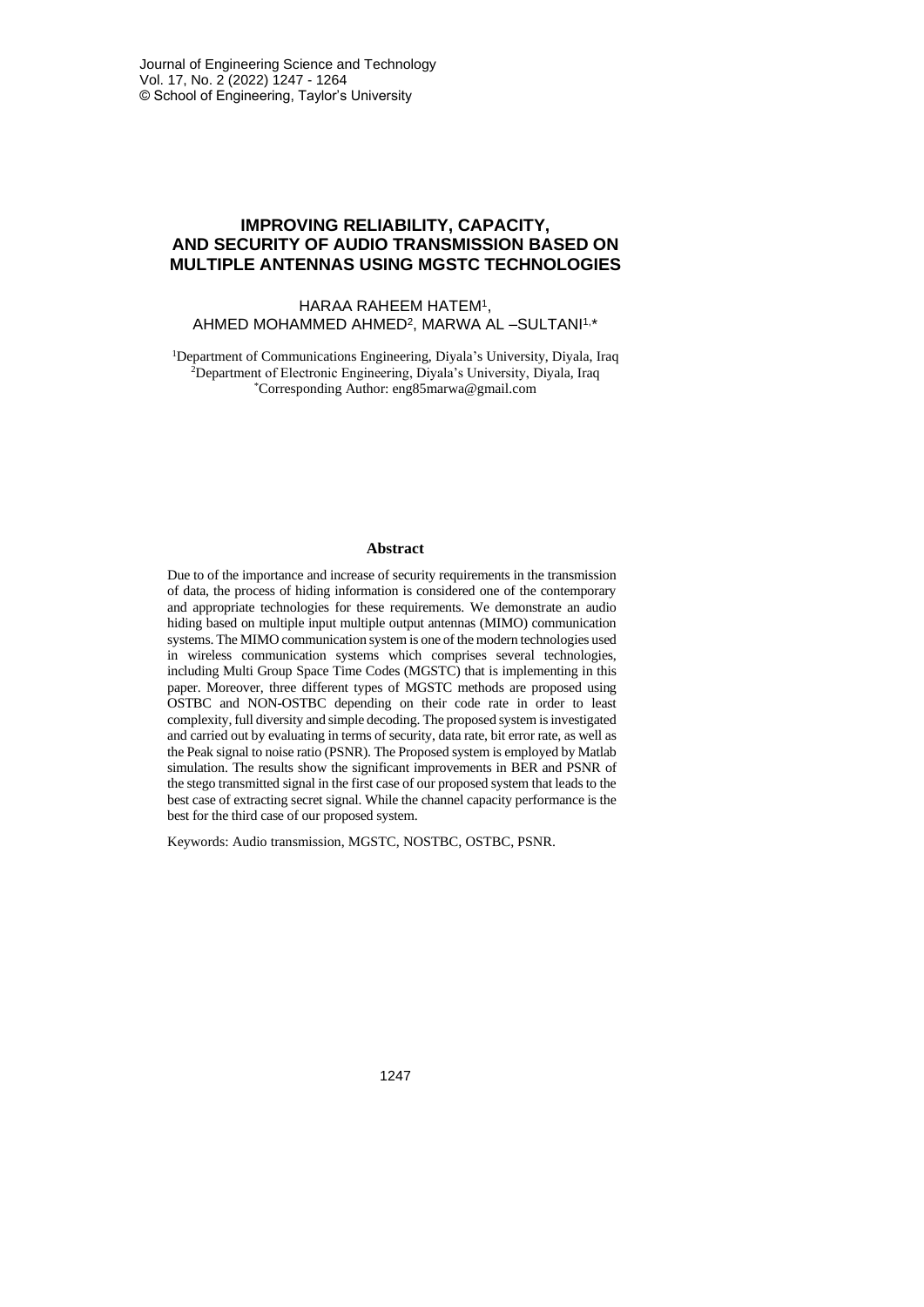### **1.Introduction**

Due to the increasing in the demands for security in the global, hiding data could be a significant technology in such afield. Data hiding has widespread with the security of communication and protection. As known, the carrier signal that convey the hidden data, it could be audio, image, text and video. Due to the data hiding, the statistical properties of these carriers were modified [1, 2]. Moreover, the most significant challenge facing the system is increasing frequency spectrum efficiency in order to increase the system capacity [3]. Hence, multiple antennas system, present effective technologies, are used to mitigate these challenges, by implementing the space time code (STC), to improve wireless spectrum efficiency [4]. Moreover, the channel coding is utilized to enhance the reliability of transmitted data. Besides, data rate and quality of wireless communications system were improved, without effect on the transmitted power and the bandwidth of the channel, are some of the advantages of multiple antenna technology [5].

For MIMO systems the spatial multiplexing (SM) and space time coding (STC) are two types of transmission technique. With SM systems, encoded data are transmitted separately meaning different streams of data. STC technique is used to transmit redundant information and multiple copies of data over MIMO. Those techniques are achieved an improvement in transmission rate and reliability. STC for multiple antennas system is contained two categories: space-time block codes (STBC) and space-time trellis codes (STTC) and both are achieving full diversity. The input symbols are arranged as block with STBC to produce matrix output, with that matrix the rows represent antennas, and the columns represent the time. STBC is presented with this work due to least complexity, full diversity, and simple decoding, STBC is divided into two subcategories: orthogonal space-time block codes (OSTBC), and non-orthogonal space-time block codes (NOSTBC) [6].

There are many research works are presented for transmitting multimedia signals with multiple antenna techniques. Alamouti coding, was utilized with Data hiding technology in MIMO system, where it derives and analyses of the capacity of data hiding. This is confirmed by Chen and Lu [3]. The researchers have evaluated the suggested system, which is wireless steganography by the MIMO system through the E-DSM transmission by the simulation. They are found an improvement in the performance of the BER of the stego signal comparison with employing SISO [7]. Furthermore, there was studying the equitability of the transmitted audio signal by using MGSTC channel coding with various Channel equalization conception. The results have shown that the system is effective and robust in receiving the audio signal and that through utilizing Turbo channel coding, MMSE-SIC signal detection technique and 16-QAM digital modulation [8]. In addition, this paper investigates the effectiveness of MGSTC BLAST spatial multiplexing scheme on transmitting colour image in MC-CDMA wireless communication. Results explain the robustness in receiving transmitted signals by MMSE-SIC signal detection [9].

Chen et al. [10] proposed hiding information systems employing MIMO-OFDM system and applied the principle of error correction in the channel coding as well as the evaluation and analysis are carried out for the proposed system. The authors were proposed MGISAP algorithm with MGSTC in MIMO system and the results illustration the improving in resistance to fading and reducing BER [11]. Moreover, Hamidian and Mohamed [12] investigated and improved the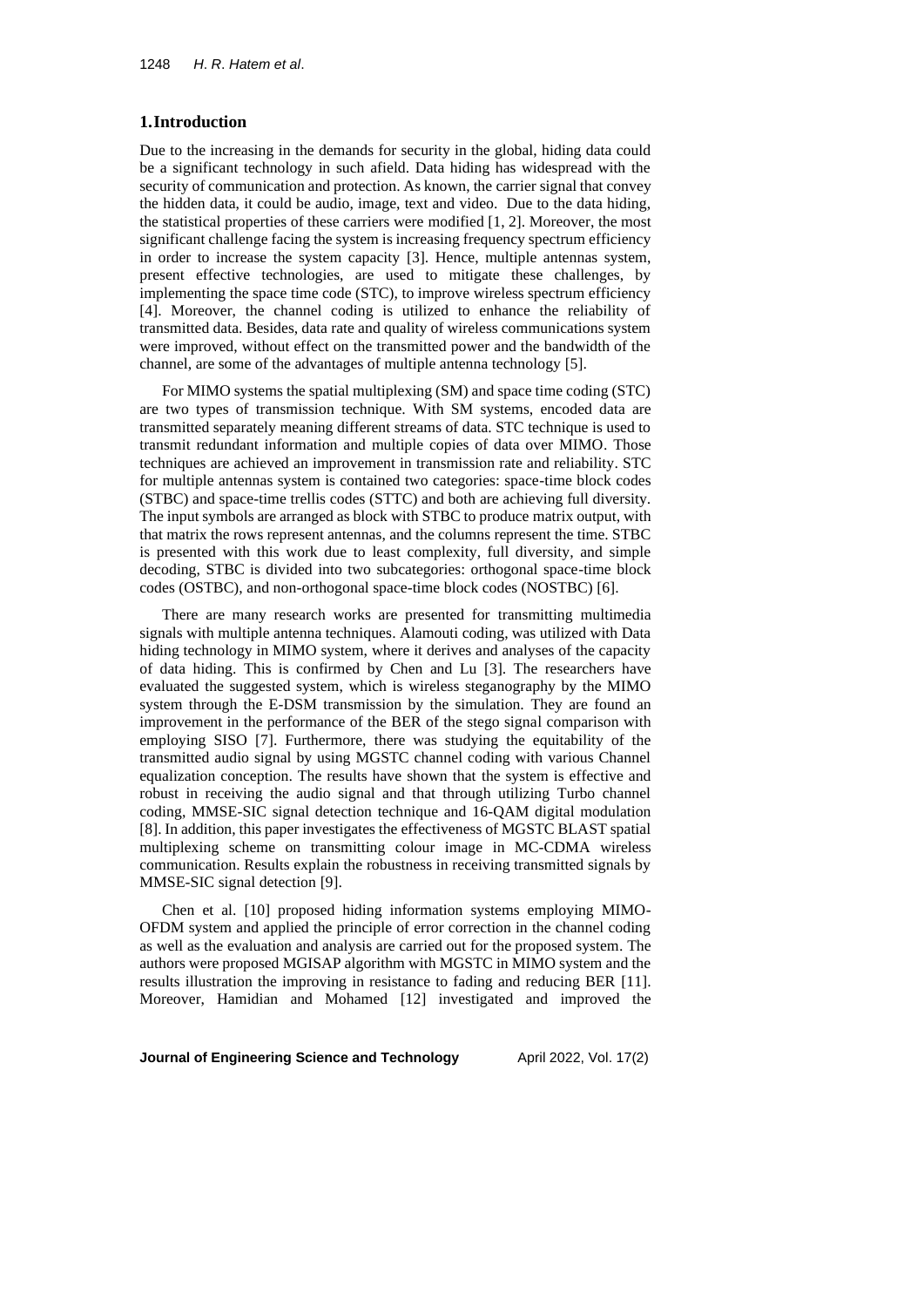performance of MGSTC by using parallel decoding algorithm. This new algorithm reduces the total time of signal detection. While Wang et al. [13] proposed a steganography method with high capacity based on hamming code and LSB so the results have shown that system has high image equality and high capacity.

This paper presents a data hiding system using Multi Group Space-Time Codes channel coding, MGSTC is a method of MIMO communication system. Additionally, STBC is used with this work. STBC includes two subcategories: orthogonal space-time block codes (OSTBC), and non-orthogonal space-time block codes (NOSTBC). The system presented with this work is implemented and evaluated in terms of bit error rate, security, data rate, as well as the Peak signal to noise ratio (PSNR), which resulting in, an enhancement with data rate, diversity, bit error rate (BER) as well as the Peak signal to noise ratio (PSNR). Moreover, the paper is proposed and discussed three different code rates of STC by transmitting *k=*3, 4, and 5 symbols which is number of symbols in each STC block of the MGSTC system. The signal is transmitted over a Rayleigh flat fading channel, with additive white Gaussian noise (AWGN) matrix.

This paper is organised into seven sections. Section 1 is introduction; Section 2 has been proposed system model of data hiding and MGSTCS then theoretical analysis for MGSTC method has been introduced in Section 3. In addition, Section 4 deals with channel capacity of MGSTC system. Diversity of MGSTC system is explained in Section 5. While section 6 is discussed and analysed the results. Lastly, the conclusion of this paper is listed in Section 7.

## **2.The System Model of Data Hiding and MGSTCS**

The structure of the proposed system summarizing the audio steganography based on MIMO system depicted with Fig. 1. In the first step, the system presents information hiding technology. The secret data (audio signal) are embedded in the carrier data (image signal) by using a least significant bit (LSB) algorithm [14, 15]. The modulated signal is modulating by QPSK modulation. These symbols moved as input to the encoder after passing the serial to parallel converter (S/P) which is divided the symbols into two groups. MGSTCs technique is used, then each group is fed to the space-time codes (STC), and it has three antennas  $n = 3$ . In this work two proposed techniques of STC were suggested, non-square OSTBC and nonsquare NON-OSTBC techniques. Then, the signal is transmitted over Rayleigh flat fading channel. Finally, at the receiver, the MGSTC decoder has received the signal by  $N_r$  antennas. The Basic MIMO signal transmission and detection in Matrix form can be described as [16, 17]:

$$
Y = HX + Z \tag{1}
$$

where  $Y$ , and  $X$  received and transmitted signal matrix, respectively; while  $H, Z$ are transmission channel matrix and (AWGN) matrix correspondingly. The stego transmitted data was decoded using MGSTCs technique and demodulated at the receiver. By the extraction algorithm, the secret information is extracted from the carrier information at the destination.

However, Fig. 2 shows the procedure of hiding secret data and the relation between the bit length of carrier signal  $M$  and the position of data hiding in carrier signal  $i(I)$  depending on LSB algorithm, where the LSB algorithm steps could explain briefly below: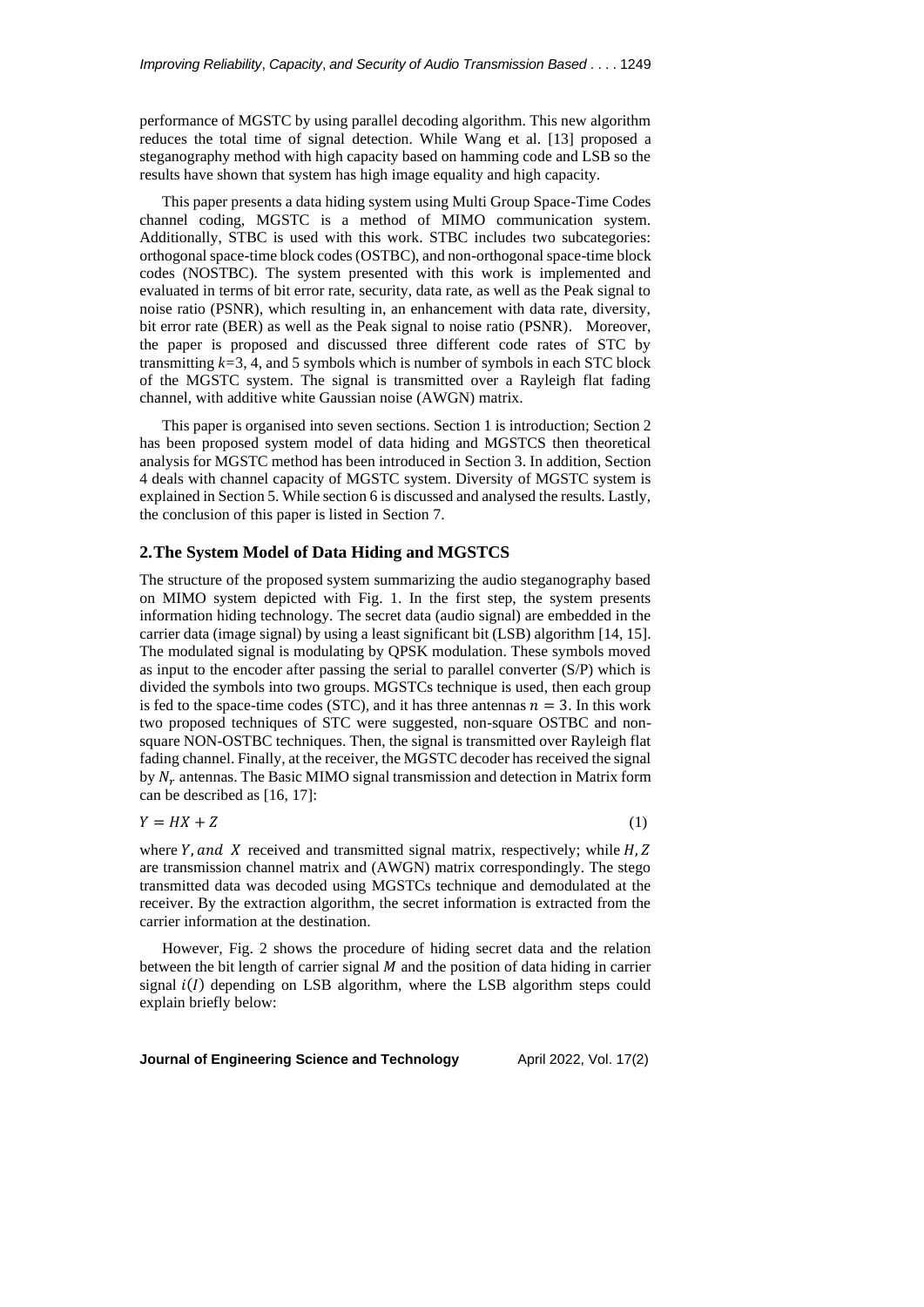- i. Transform 2-D grey image (carrier signal) with (512×348) into 1-D image (178176).
- ii. Each pixel in grey image is denoted by (8-bits/pixel), so  $M = 512 \times 348 \times 8 =$ 157864 bits where *M* represent bit length of carrier signal.
- iii. Transform audio signal (secret signal) with (13129×1) into audio signal (105032) bits.
- iv. Replace the value of eighth bit in carrier signal (BBI8), by the value of first bits from secret signal (BBA1) and continue the process of replacing all audio bits into the image.
- v. Convert back from binary to decimal and then from 1-D to 2-D to get stego- image.



**Fig. 1. Proposed system model.**





**(b) Modulated Audio hiding using LSB.**

**Fig. 2. Hiding procedure.**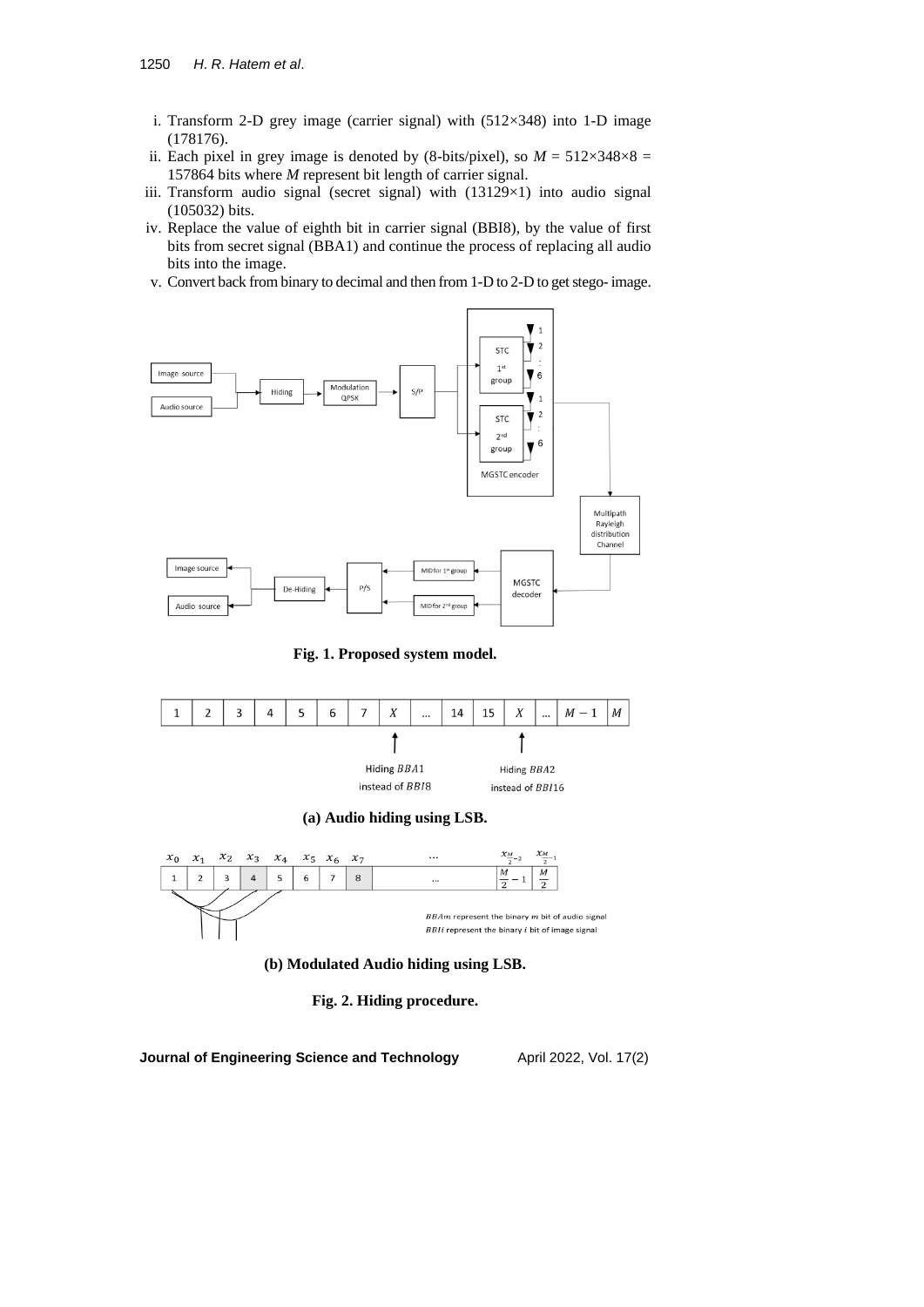Each code matrix of non-square non-OSTBC and non-square OSTBC have own code rate  $r_s$ 

# $r_s = k/p$  (2)

The  $k$  represents the number of symbols transmitted in such block and  $p$  denotes the number of symbol periods that are required to transmit all this STC block. Therefore, this research is stated and discussed three different code rates of STC by transmitting  $k = 3, 4$ , and 5 symbols in each STC block of the MGSTC system.

#### **3.Theoretical Analysis for MGSTC Method**

The main idea of MGSTC is achieving spatial diversity and spatial multiplexing together simultaneously in MIMO communication technology [12]. With this section the idea of MGSTC, which represents the contribution of this work, will be present. Therefore, it is divided into two subsections, the first covers the design of the MGSTC encoder matrix for three proposed cases depending on the number of symbols transmitted  $(k)$ , whilst the second represents the analysis of MGSTC decoder.

### **3.1. Analysis of MGSTC encoder**

The encoder algorithm of MGSTC has been analysed in detail in this section. The number of independent data streams, which are transmitted simultaneously, must be equal to the minimum number of transmit and receive antenna. Although, receiving antennas number must be greater or equal to the transmitted antennas to allow the receiving antennas from detecting all independent data streams that have been sent. Hence, the highest number of streaming data that could be sent and they must be equal to:

$$
N_{stream} = Nt = 6 \tag{3}
$$

where  $N_{stream}$  is data streams and  $Nt$  is transmitted antenna. The main idea of the MGSTC is splitting the sequence of bits into  $q$  groups where each one of  $q$  contains  $B1, B2, \ldots, Bq$  bits, respectively. These groups of bits' feds to the particular group of the transmitting antennas by STC encoder and that is known as a component code. Where the  $X_{c1}, X_{c2}, ..., X_{cq}$ , is denoted the outputs of the component code. Thus, the matrix  $X$  is indicated to the transmitted signal and expressed as [3, 5]:

$$
X = \begin{bmatrix} X_{C1} \\ X_{C2} \\ \vdots \\ X_{Cq} \end{bmatrix} \tag{4}
$$

where the component  $(X_{C_1})$  could be shown as

$$
X_{c1} = \begin{bmatrix} X_1 & \cdots & X_1 \\ \vdots & \ddots & \vdots \\ X_{n1} & \cdots & X_{n1} \end{bmatrix}
$$
 (5)

In this work, the proposed system contains  $N_{stream} = 6$ , as shown in Eq. (3), and two groups in each group  $n = 3$  antennas. Therefore, the transmitted matrix will equal to

$$
X = \begin{bmatrix} X_{C1} \\ X_{C2} \end{bmatrix} \tag{6}
$$

These transmitted signals Matrix X is different depending on STBC type as follows: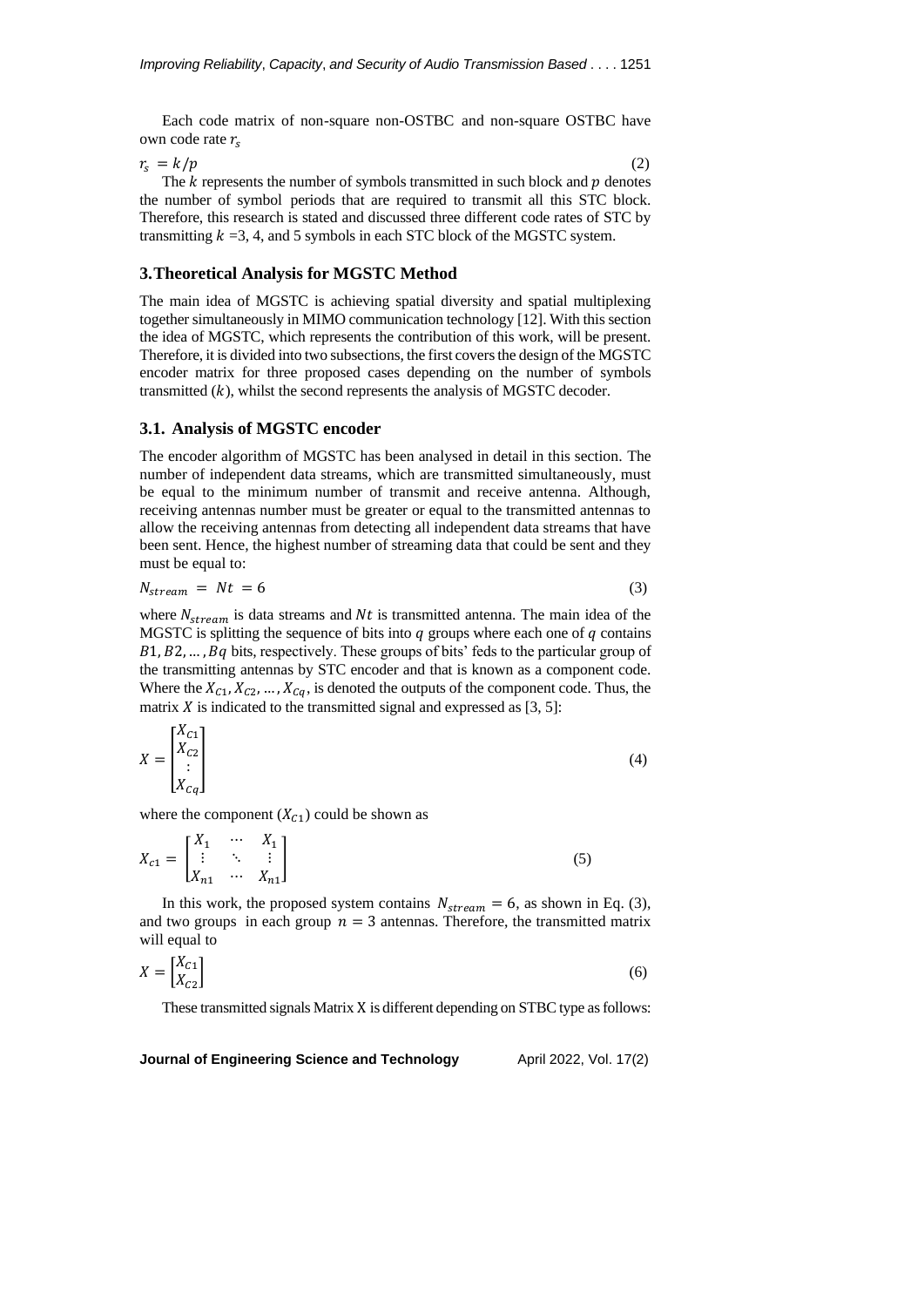#### **3.1.1. Non-orthogonal space time block coding (NON-OSTBC)**

Non-square non-OSTBC is discussed and designed using two different STC matrix depending on its size. For simplicity, the  $p$  value is 4 for both cases while value of  $k$  is different as follow:

For  $k = 4$ , in this case, the code rate  $r_s = 1$  where the number of transmitted symbols  $k$  is equal to the number of symbols (time) period  $p$  and the STC matrix of this scenario become as:

$$
X_{cjj} = \begin{bmatrix} x_j & -x_{j+1}^* & -x_{j+2}^* & -x_{j+3}^* \\ x_{j+1} & x_j^* & x_{j+3} & x_{j+2}^* \\ x_{j+2} & x_{j+3}^* & x_j^* & x_{j+1}^* \end{bmatrix}
$$
(7)

Where jj refers to any STC matrix in each case, and j refers to the numbering of the modulated symbols. In addition, the columns number represents  $p = 4$ , while the rows number represents  $N = 3$  antennas of such STC group. These imply that each row will be transmitted through a corresponding antenna by mapping these four independent symbols during four symbols (time) periods.

While for  $k = 5$ , the second scenario, the code rate  $r_s = \frac{5}{4}$  $\frac{3}{4}$ , therefore, the general STC matrix in this case becomes:

$$
X_{cjj} = \begin{bmatrix} x_j & -x_{j+1}^* & -x_{j+2}^* & -x_{j+3}^* \\ x_{j+4} & x_j^* & x_{j+3} & x_{j+2}^* \\ x_{j+2} & x_{j+3}^* & -x_{j+4}^* & x_{j+1} \end{bmatrix}
$$
(8)

#### **3.1.2. Orthogonal space time block coding (OSTBC)**

This section presents the last proposed scenarios, the full code rate is 1, and it is achieved by utilizing the Alamouti code. However, in this proposed system, there is an  $n = 3$  antennas in each STC block and  $p = 4$  for good compression. Due to orthogonality, where  $k = 3$ , STC matrix become as:

$$
X_{cjj} = \begin{bmatrix} x_j & -x_{j+1}^* & x_{j+2}^* & 0\\ x_{j+1} & x_j^* & 0 & x_{j+2}^*\\ x_{j+2} & 0 & -x_j^* & -x_{j+1}^* \end{bmatrix}
$$
 (9)

The orthogonal STC means that the multiplication result of each row by the Hermitian of any other row is zero [16]. Therefore, the code rate for this scenario is  $r_s = \frac{3}{4}$  $\frac{3}{4}$  = 0.75. This implies that this system can be transmitted three independent symbols in each STC block during four symbols periods.

### **3.2. Analysis of MGSTC decoder**

At the receiver, MGSTC decoder, the main problem appearing is the intergroup interference. Because the component code for each receiver has interferences from all other component codes. Therefore, MGSTC decoder provides a significant solution to mitigate Inter-group interference. Therefore,  $H$  is referred to the channel matrix and it is decomposed into the following Eqs. as appearing below [2, 3]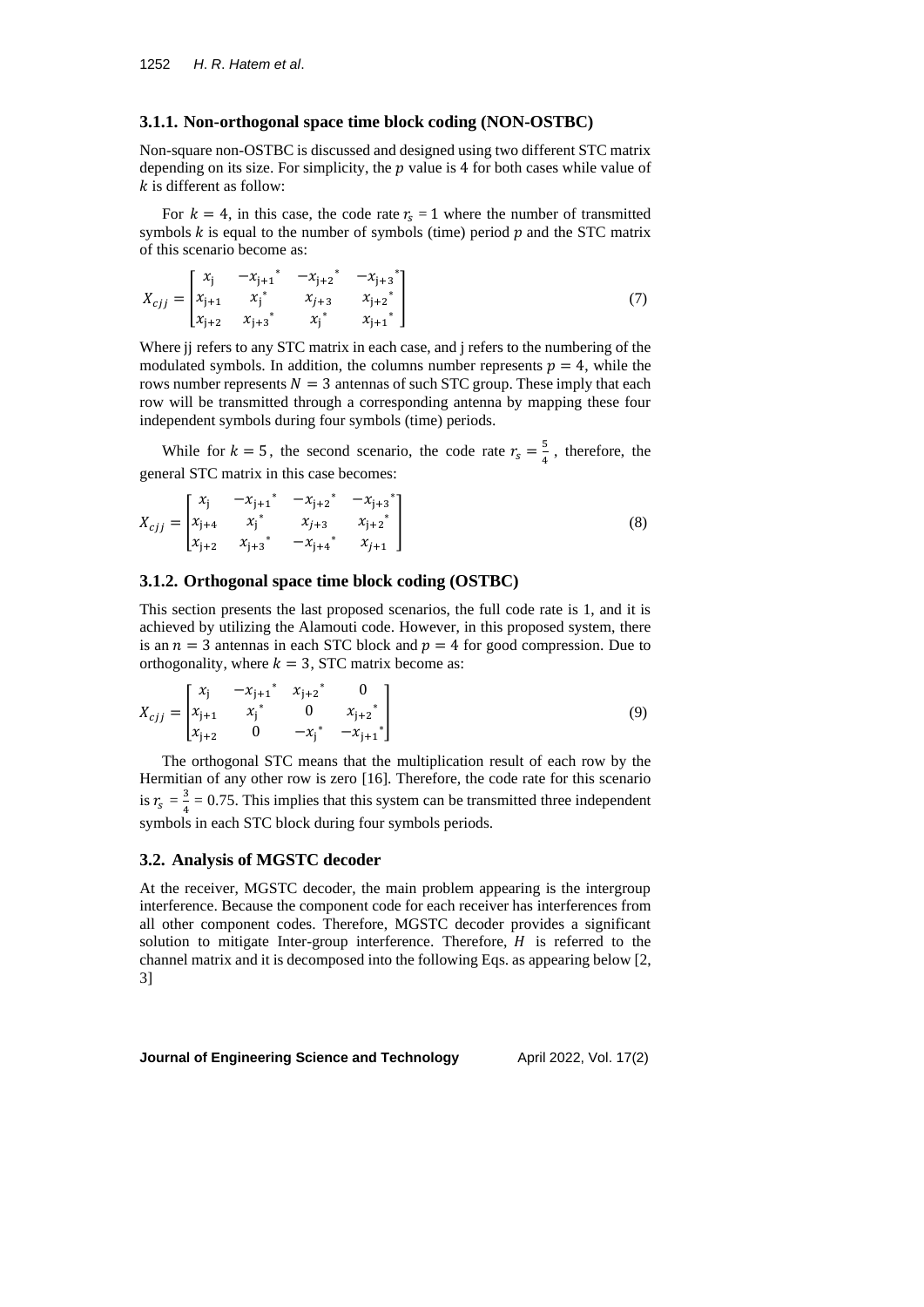$$
H = \begin{bmatrix} h_{1,1} & \dots & h_{1,3} & h_{1,4} & \dots & h_{1,6} \\ \vdots & \ddots & \vdots & \vdots & \ddots & \vdots \\ h_{6,1} & \dots & h_{6,3} & h_{6,4} & \dots & h_{6,6} \end{bmatrix}
$$
 (10)

$$
H = \left[ H_{C_1} \ H_{C_2} \ \right] \tag{11}
$$

Hence, the  $H_{c1}$  denotes the channel section dealing with the  $X_{c1}$  that refers to the transmitting the first STC group of a MGSTCs system  $n = 3$ . while  $H_C^2(N_t \times (N_t - n))$  channel section is associated with transmitting the second STC group of a system.

For decoding the  $(X_{c_1})$ , it is important to be the number of receiving antenna Nr satisfies the formula of  $Nr \geq Nt - n + 1$ . Also, for suppressing all the interference of the remaining signals which are related to  $H<sub>C2</sub>$  and that could occur through pre-multiplying of  $Y$  by the matrix as shown in the Eq. below:

$$
\widetilde{Y_{c_1}} \triangleq \Theta_{C2} Y \tag{12}
$$

The Y denotes the received signal Matrix,  $Y = \begin{bmatrix} Y_1 \\ Y_2 \end{bmatrix}$  $\begin{bmatrix} I_1 \\ Y_2 \end{bmatrix}$  while  $\widetilde{Y_{c_1}}$  denotes to estimate received signal matrix once interference suppression occurred and  $\Theta_{C2}$  includes the set of null space vectors of  $H_{c2}$ , where each row is an orthonormal basis vector of the null space of  $H_{C2}$  as shown below:

$$
\Theta_{C2} H_{C2} = 0_{(Nr-Nt+n)\times(Nt-n)]}
$$
\n(13)

The received matrix clarifies in Eq. (13) with assuming of the Rayleigh distributions

$$
Y = \sqrt{\rho} HX + Z \tag{14}
$$

Substitute Eqs. (14), (11), and (6) in Eq. (12), the  $\widetilde{Y_{c_1}}$  could be written as:

$$
\widetilde{Y_{c1}} = \sqrt{\rho} \Theta_{C2} H_{C_1} X_{C_1} + \Theta_{C2} Z \tag{15}
$$

Eq. (15) indicates that the energy of the estimated received signal  $\widetilde{Y_{c_1}}$  is only from  $X_{c1}$ . Therefore, the interferences from all other STC block have disappeared. So, Eq. (16) is written as below:

$$
\widetilde{Y_{c1}} = \sqrt{\rho} H_1^{eff} X_{C_1} + \widetilde{Z}_{C2} \tag{16}
$$

where each  $H_1^{eff}$  and  $\bar{Z}_{C2}$  denote to the effective channel matrix and noise respectively and both are related to the first component code, Eqs. (17) and (18) are written for expressing them

$$
H_1^{eff} = \Theta_{C2} \, H_{C_1} \tag{17}
$$

$$
\tilde{Z}_{C-C_1} = \Theta_{C2} Z \tag{18}
$$

To estimate and compute  $X_{C_1}$ , Maximum likelihood is used, and that carried out by applying it to the Eq. (16). So, the formula becomes as:

$$
\widehat{X}_{C_1} = (arg min_{X_{C_1}}) \left\{ \left\| \widetilde{Y}_{C_1} - \sqrt{\rho} H_1^{eff} X_{C_1} \right\|_F^2 \right\}
$$
(19)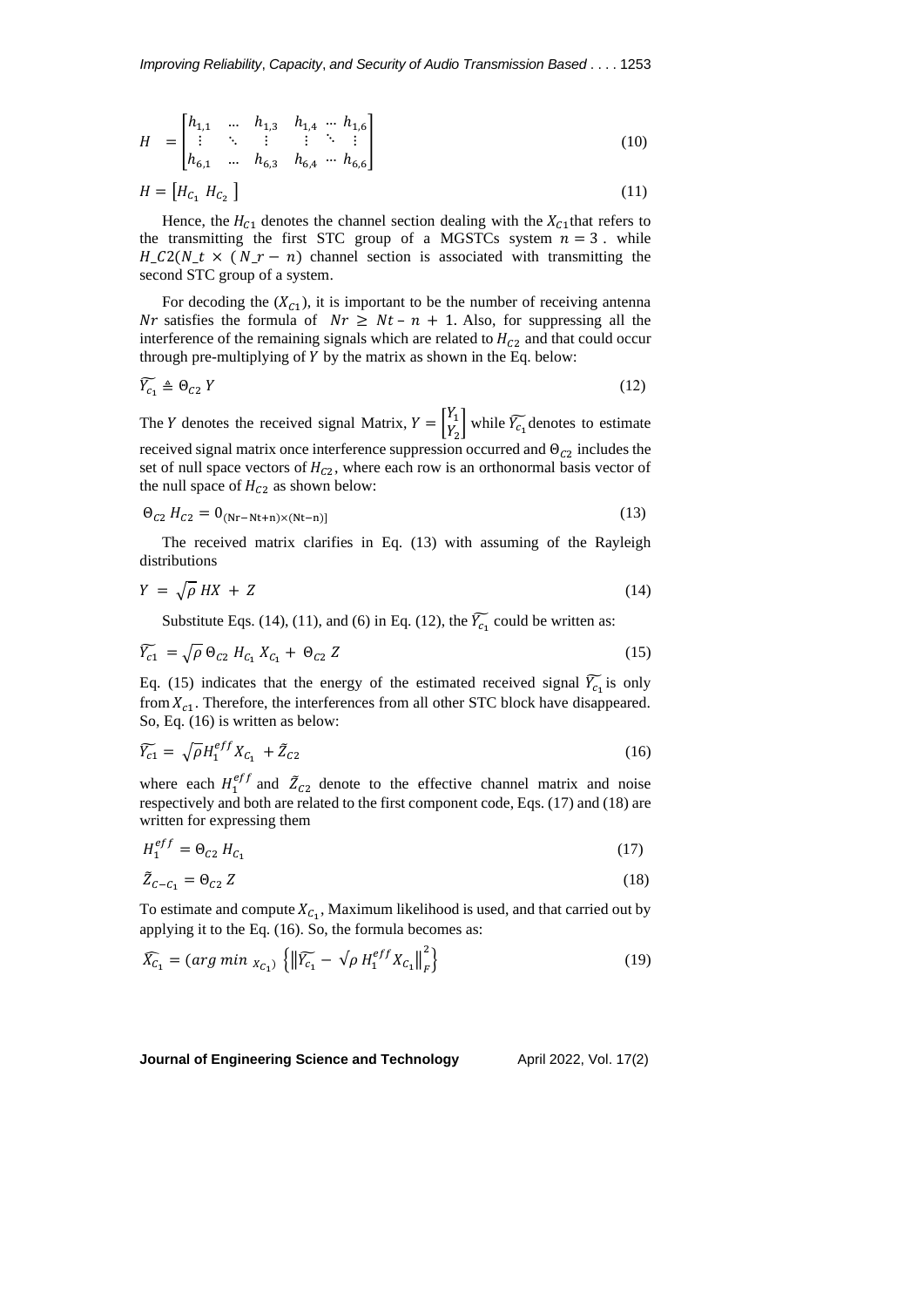where  $\widehat{X}_{C_1}$  denotes the estimated value of  $X_{C_1}$ , it could apply the same procedure of decoding the first STC block to decode the remaining of the other STC block after extracting the previously decoded STC block from the main receiving signal. For more explanation, after obtaining  $\widehat{X}_{C_1}$ , it could use it to cancel the interference associated with  $X_{C_2}$  by subtracting it from the main receiving signal. As a result, the following Eq. becomes as:

$$
\widetilde{Y_{C_2}} \triangleq Y - \sqrt{\rho} H_{C_1} \widetilde{X_{C_1}}
$$
\n(20)

The decoding method is achieved in a serial way which providing an excellent method to detect the remaining of the STC blocks. Also, this method is improving the diversity order and increasing the transmission data rate simultaneously.

It is important to notice that applying (MLD) differs for each STC techniques. It is not only dependent on modulation types of a system but also on the number of symbols  $(k)$  in each STC block technique. The number of possible symbols is 2 2 cases using QPSK modulation. Therefore, the number of possible STC blocks is

 $k$  cases. Hence, increasing  $k$  leads to increase the MLD complexity. On the other words, there is a trade-off between the complexity of a system and its data rate. Table 1. could explain the iteration of the possible cases.

**Table 1. Possible cases of iteration.**

| $k$ pOSSIBLE CASES |
|--------------------|
| 64                 |
| 256                |
| 1024               |

#### **4. Channel Capacity of MGSTC System**

Generally, the data rate of the MGSTC system depends on not only the number of transmitting and receiving antennas but also, it is depending on the number of modulated symbols that are transmitted in a given symbol (time) period. In this paper,  $(6 \times 6)$  MIMO employing the MGSTC method with three different STC matrices, in which each of them can be transmitted a different number of individual modulated symbols depending on the code rate of each STC matrix as follows. When the code rate  $r_s = 1$  as stated previously in section 3.1.1 ( $k = 4$ ), this system can be sent four modulated symbols during four symbol periods in each group of MGSTC. Therefore, this system sends eight independent modulated symbols  $(X_{-}(c(j)))$  and  $X_{-}(c(jj + 1)))$  during four symbols periods. This implies that the data rate of this system is twice of the SISO system. On the other words, the number of symbol periods that need to transmit this stego signal can be:

$$
N_{period} = \frac{Total number of modulated symbols}{number of modulated symbols} \times 4
$$
\n
$$
that are transmitted during 4 symbol periods
$$
\n(21)

where the total number of modulated symbols equals to the half of the carrier data length  $(M)$  due to applying QPSK type of modulation.

$$
N_{period} = \frac{M/2}{8} \times 4 = 393216
$$
 (22)

When the code rate  $r_s = \frac{5}{4}$  $\frac{3}{4}$  as stated previously in section 3.1.1 (*k*=5), this system can be sent five independent modulated symbols during four symbol periods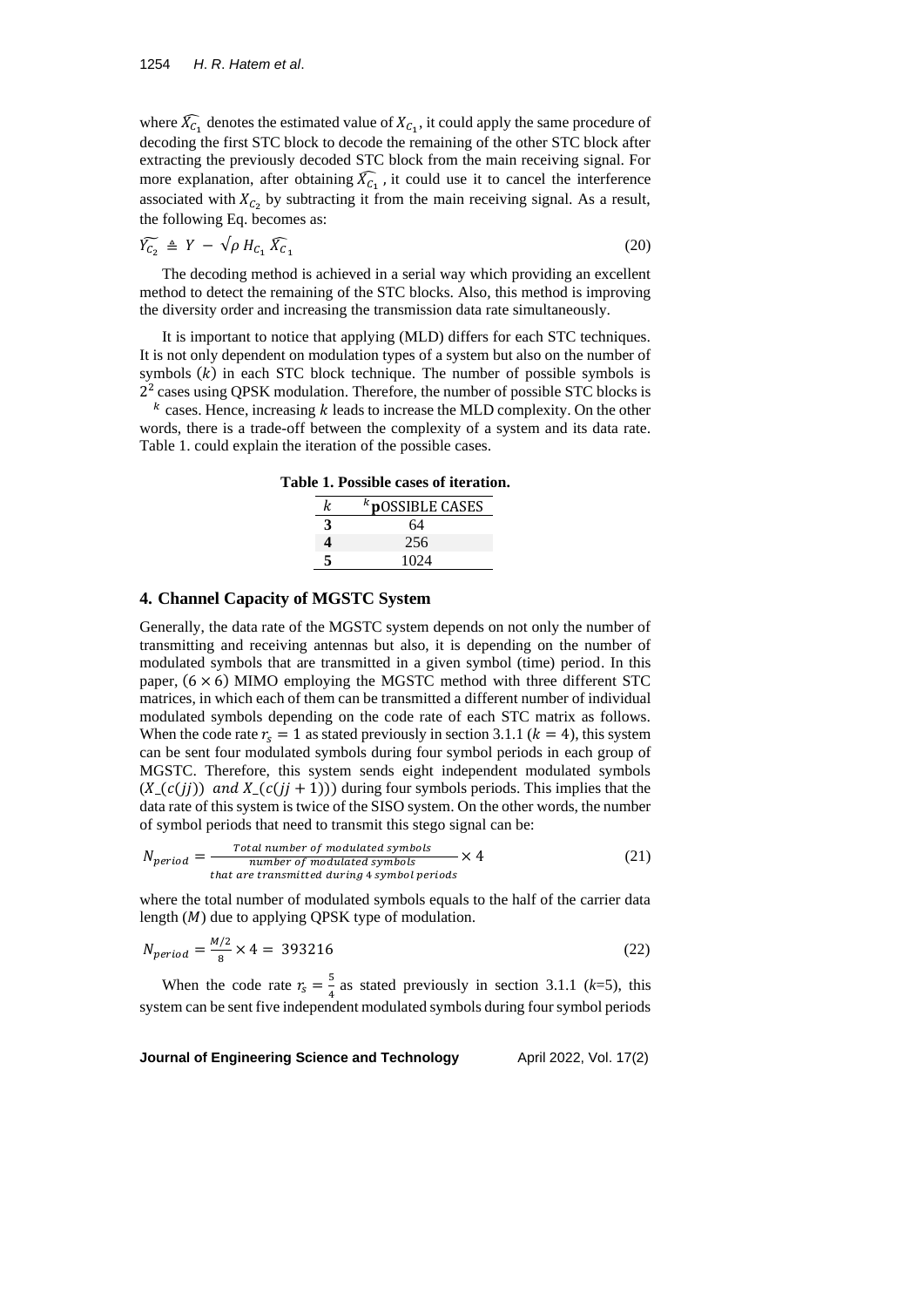in each group of MGSTC. Therefore, this system sends ten independent modulated symbols  $(X_{-}(c(j)))$  and  $X_{-}(c(jj + 1)))$  during four symbols periods. This imply the data rate of this system is twice and half of the SISO system (2.5 times SISO system). On the other words, the number of symbol periods that need to transmit this stego signal can be calculated from (23) as:

$$
N_{period} = \frac{M/2}{10} \times 4 = 314572.8
$$
 (23)

When the code rate  $r_s = 3/4$  as stated previously in Section 3.1.2, this system can be sent three independent modulated symbols during four symbol periods in each group of MGSTC. Thus, this system sends six independent modulated symbols  $(X_{\text{-}}(c(i)))$  and  $X_{\text{-}}(c(ij + 1)))$  during four symbols periods. This implies that the data rate of system is one and half of the SISO system (1.5 times SISO system). On the other words, the number of symbol periods that need to transmit this stego signal can be calculated from Eq. (24) as:

$$
N_{period} = \frac{M/2}{6} \times 4 = 524288
$$
 (24)

It is concluded from Eqs. (22) to (24) that the system having smallest value of  $k$ has the largest number of symbol periods *Nperiod* required to transmit the stego signal. In another word, the capacity of the system  $r_s = 5/4$  is the largest among the other.

### **5.Diversity of MGSTC System**

The diversity concept is transmitting copies from the original signal over the fading channel where each one of the copies is faded separately from the other and at different times. Thus, the probability of fading the copies is decreasing when the number of them increased. Therefore, diversity is the solution to mitigate the fading affecting [12]. Besides, according to MGSTC, the relation between diversity order and group i depending on the following equation:

$$
n_i(N_r - N_t + \sum_{k=1}^i n_k) \tag{25}
$$

 $i = 1, \dots, q$ , the diversity is rising as going from the first group up to q group. As a result, the bit error probability of MGSTC is controlled by the worst group that is associated with the minimum value of the diversity order [12]. Table 2 summarizes the diversity order for each group. It was shown that the diversity order of the higher group is more than the lower one. However; it is increased by increasing the number of antennas in each group. Thus, (6×6) MGSTC system grouped to two is much better than grouped into three groups of STC block.

| <b>GROUP NUMBER</b> | <b>DIVERSITY ORDER</b>            |
|---------------------|-----------------------------------|
|                     | $n(N_r - N_t + n)$                |
|                     | $= 3 \times (6 - 6 + 3) = 9$      |
|                     | $n(N_r - N_t + n + n)$            |
|                     | $= 3 \times (6 - 6 + 3 + 3) = 18$ |

**Table 2. Diversity order of each group of MGSTC system.**

#### **6. Results and Discussion**

This section discusses, analyses, and presents the simulation results that are employed using MATLAB simulation. The computations have resulted via employed three systems. In each system, the BER performance between the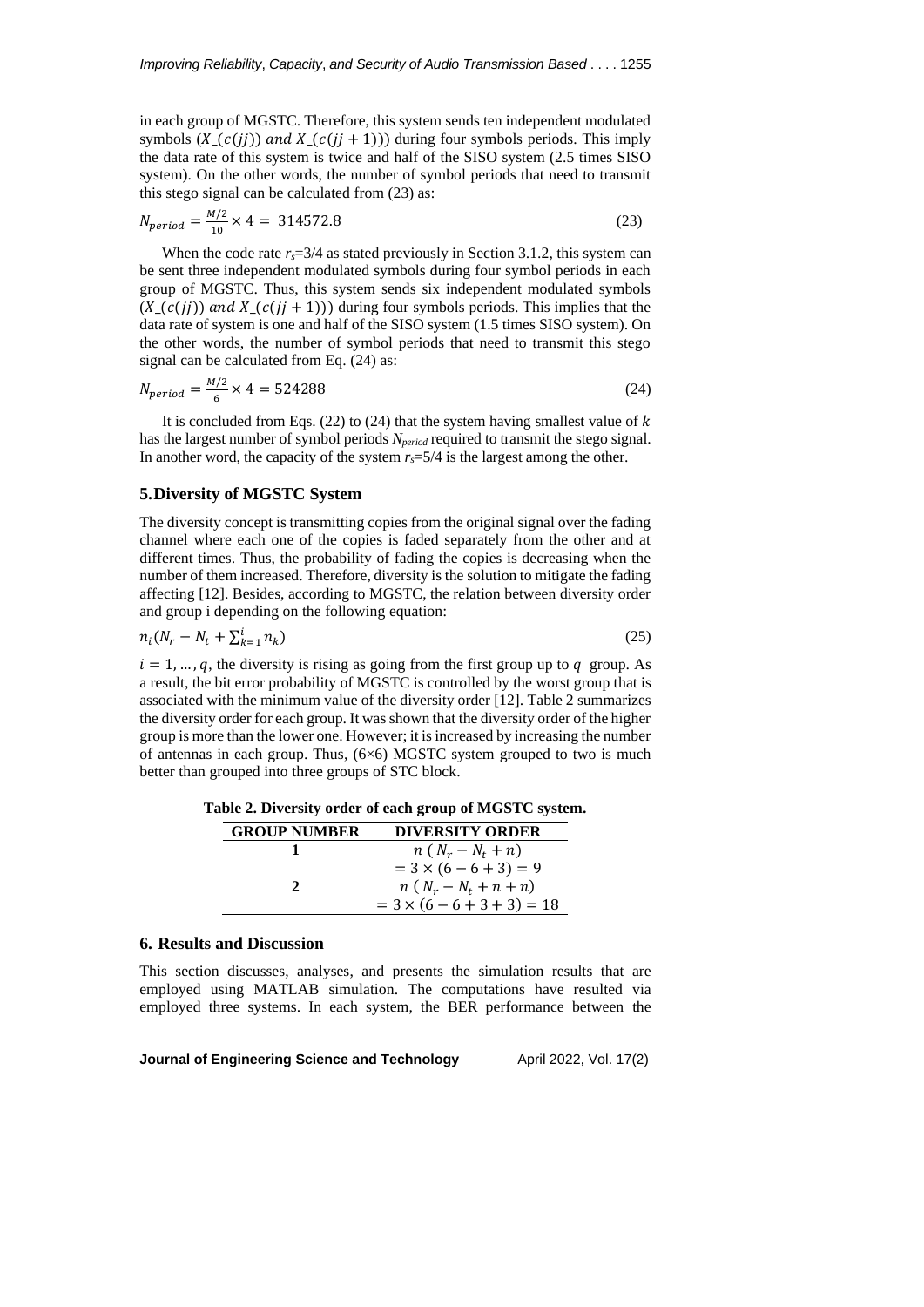original stego signal and stego received signal with different SNRs are simulated and analysed. The simulation parameters are tabulated in a Table 3. and the simulated results are shown in Fig. 3.

**Table 3. Simulation parameters.**

| Table 5. Simulation parameters.         |                            |  |  |  |
|-----------------------------------------|----------------------------|--|--|--|
| <b>Parameters</b>                       | <b>Description</b>         |  |  |  |
| Data transmitted                        | Hiding audio               |  |  |  |
| Configuration of antenna                | $6 \times 6$               |  |  |  |
| <b>MIMO</b> technique                   | <b>MGSTC</b>               |  |  |  |
| <b>STC</b> technique                    | Non square OSTBC           |  |  |  |
|                                         | Non square NON OSTBC       |  |  |  |
| Date type of carrier                    | <b>GRAY IMAGE</b>          |  |  |  |
| <b>Modulation and demodulation type</b> | <b>OPSK</b>                |  |  |  |
| Noise type                              | Gaussian noise or AWGN     |  |  |  |
| $SNR$ (dB)                              | $-5$ to 5                  |  |  |  |
| <b>Channel type</b>                     | Flat Rayleigh distribution |  |  |  |



**Fig. 3. BER of stego transmitted data.**

Depending on STC matrix, three cases of STC are carried out and depicted in Fig. 3, which shows the improvement in the performance of the systems in terms of BER. When our proposed systems are compared with the simulated results in [10, 12], their BER are significantly reduced. Additionally, the results show that for the case of complex non square OSTBC, the BER of the stego transmitted data will be the best among three cases, which leads to recovering the secret data correctly. Figures 4, 5, and 6 represent the performance of proposed work in hiding data over MIMO channel for three proposed cases depending on the code rate.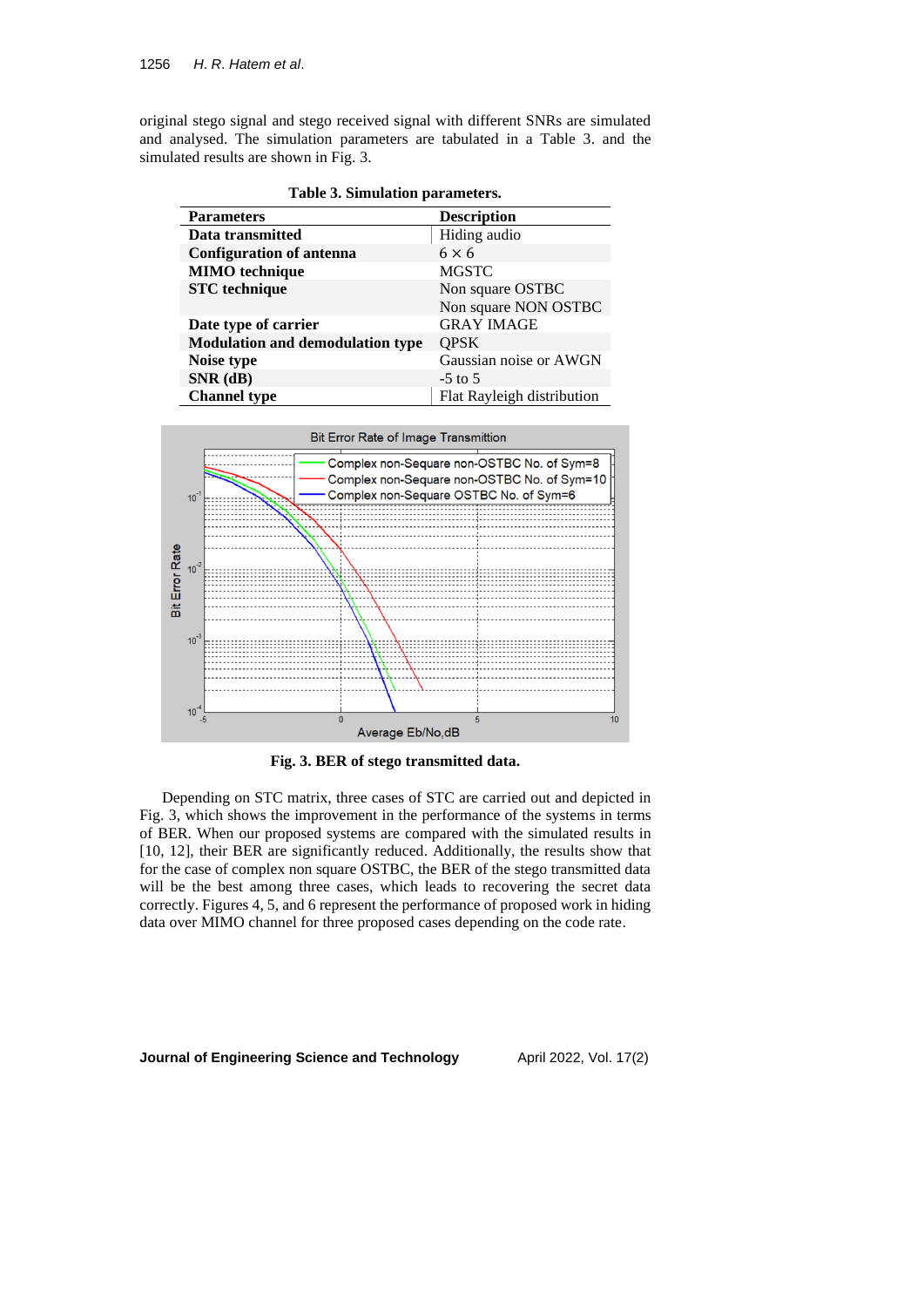

Secret audio

Carrier image **Secret audio** Stego image





Received stego image at Eb/No= 0 dB Received audio image at Eb/No= 0 dB <sup>o</sup> muçe e





Received stego image at Eb/No= 5 dB Received audio image at Eb/No= 5 dB

**Fig. 4. Complex non square non OSTBC when the number of symbols =4 in each block of MGSTC.**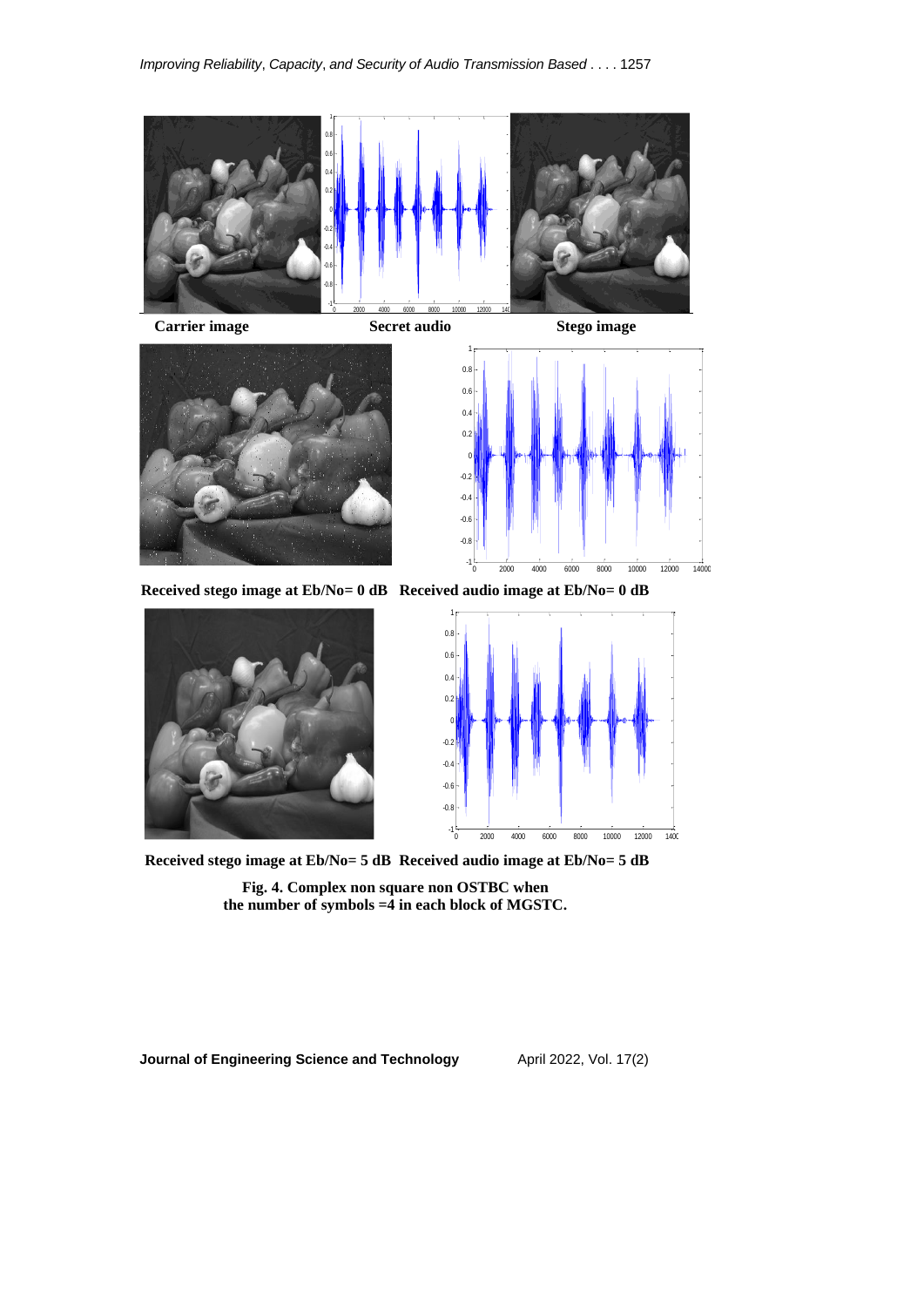

Received stego image at Eb/No= 5 dB Received audio image at Eb/No= 5 dB

**Fig. 5. Complex non square non OSTBC when the number of symbols=5 in each block of MGSTC.**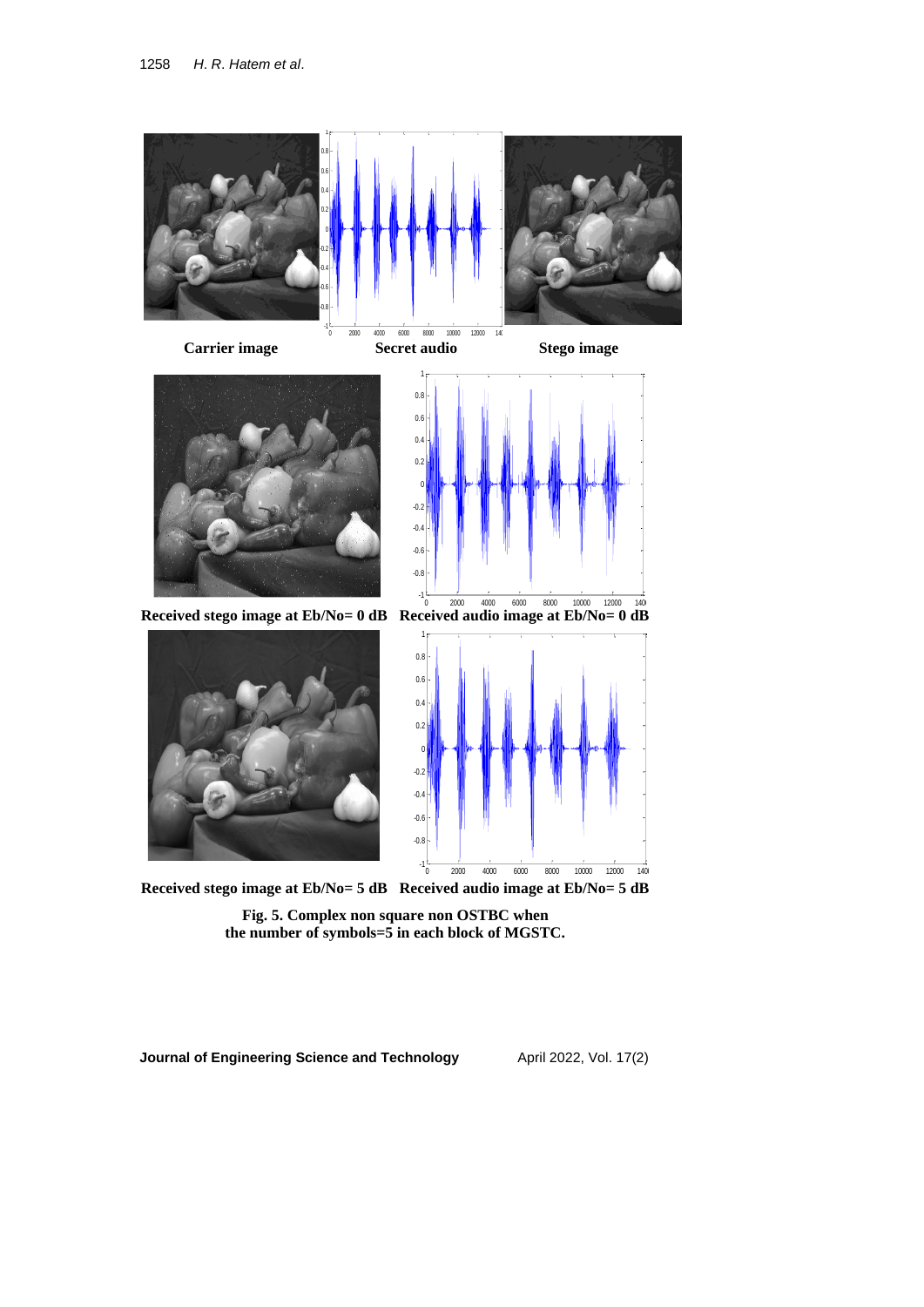

**Received stego image at Eb/No= 0 dB Received audio image at Eb/No= 0 dB**





Received stego image at Eb/No= 5 dB Received audio image at Eb/No= 5 dB

**Fig. 6. Complex non square OSTBC when number of symbols=3 in each block of MGSTC.**

These figures represent the effect of hiding on the original image before the steps of transmitting the stego image on MIMO channel and comparison between the received stego carrier image and the received secret audio for the various value of SNRs. Even with increasing the SNR, the obtained errors in the received stego images and the received secret data (audio) is small value comparing to the original carrier image and original secret (audio) respectively. This leads to this proposed system is normal communication and the procedure of data hiding can be realized in the MIMO channel system.

Moreover, another parameter is utilized in this paper to test the strength of the proposed work which is the Peak signal-to-noise ratio (PSNR). PSNR is calculated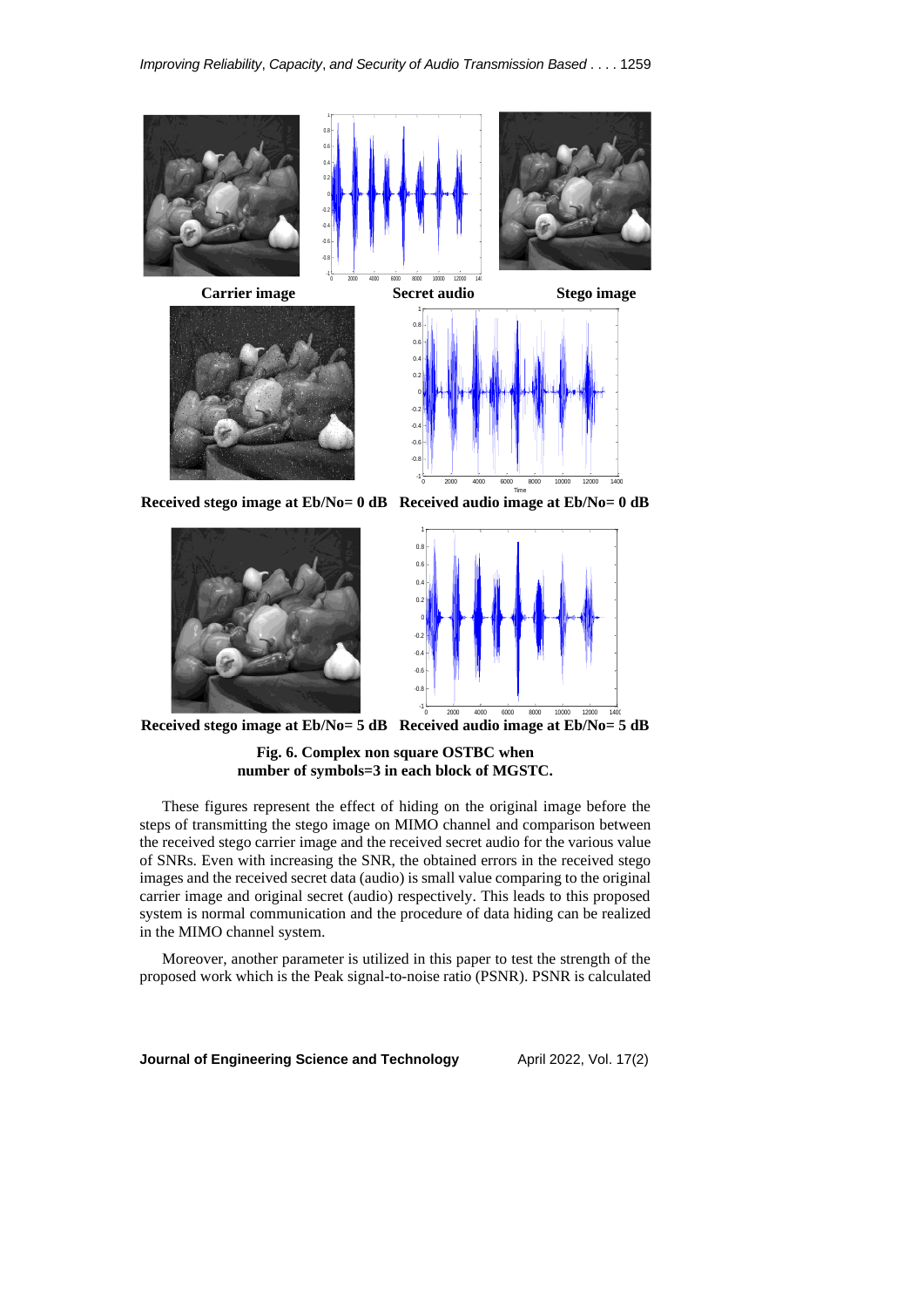as the error between the original and the received images. However, the calculation of PSNR requires source signals as in [18]

$$
PSNR = 10 \log_{10} \frac{L-1}{\frac{1}{A \times B} \sum_{a=1}^{A} \sum_{b=1}^{B} [O(a,b) - C]^2}
$$
(26)

where, A, B are representing the height and width of the two images, respectively. While the a and b are the rows and the column numbers respectively finally the  $L$ is the number of the gray scale level in the two images where  $O(a, b)$  and C are the original source image and another compared image.

Table 4. represents the relation between SNR value and PSNR for three proposed cases. The comparison is achieved between the original carrier image and stego image, original carrier image and received stego image, and stego image and received stego image. From the table, we noted that when SNR increases, the values of PSNR also increase and all proposed systems having PSNR better than [10].

**Table 4. the relation between SNR value and PSNR for three proposed cases.**

| <b>PSNR</b><br><b>System Type</b>                                                   | O&H     | O&R        |         |           | H&R        |                    |           |
|-------------------------------------------------------------------------------------|---------|------------|---------|-----------|------------|--------------------|-----------|
|                                                                                     |         | At $-5$ dB | At 0 dB | At $5 dB$ | At $-5 dB$ | At <sub>0</sub> dB | At $5 dB$ |
| Complex non<br><b>Square non OSTBC</b><br>$# symbols = 4$ in each<br>block of MGSTC | 53.9145 | 11.0268    | 25.9449 | 53.9144   | 11.0287    | 25.9528            | 101.1008  |
| <b>Complex non</b><br>square non OSTBC<br>$# symbols = 5$ in each<br>block of MGSTC | 53.9145 | 10.5562    | 21.9116 | 53.5674   | 10.5580    | 21.9152            | 64.7129   |
| Complex non<br>square OSTBC#<br>symbols=3 in each<br>block of MGSTC                 | 53.9145 | 11.3689    | 27.4989 | 53.9144   | 11.3705    | 27.5099            | 101.1008  |

Moreover, the PSNR values between the original image and the received image for three proposed systems are presented in Fig.7.



**Fig. 7. PSNR between original and received images.**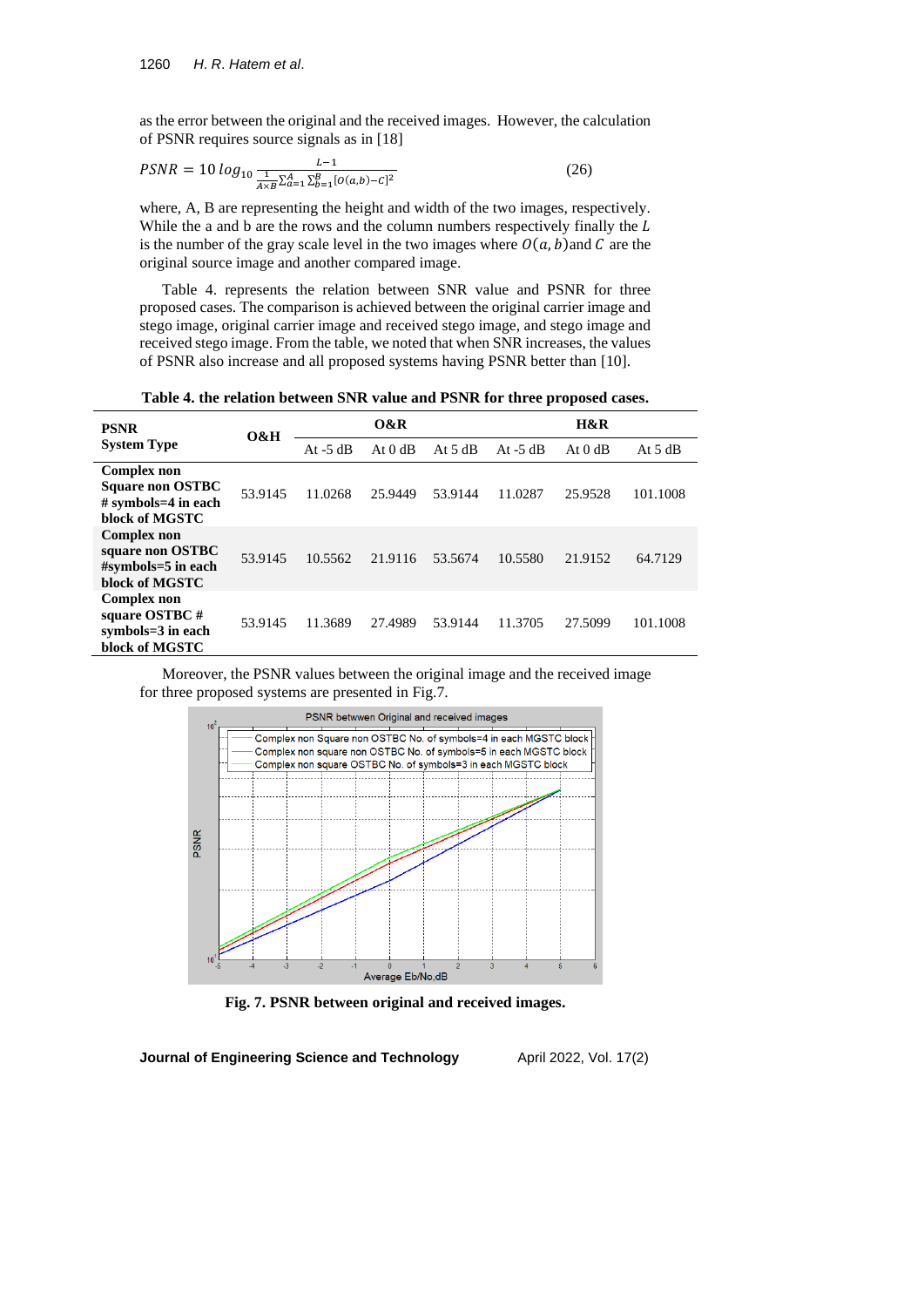For three proposed systems, the PSNR values are closed to each other and directly proportional with SNR. They are within acceptable limit even though the comparison is computed between the original image without audio signal and the received image with audio signal. That means the received image is not impacted with the hiding process.

# **7. Conclusion**

In this work, the data hiding system in the MIMO channel is presented first. Then, according to the principle of data hiding in the channel, the data hiding will be changed therefore MGSTC is utilized to increase data rates and resist fading without expanding the spectral footprint in MIMO technology. Proposed systems are presented in this work by depending on the code rate. From the simulation results, the BER and the PSNR of the stego transmitted signal for the case of  $r_s =$ 3  $\frac{3}{4}$  (Complex non-square OSTBC) is the best among the three proposed systems and that leads to the best case of extracting secret signal. The effect of MGSTC diversity was also analyzed. Finally, the performance of the channel capacity for the three proposed cases are tested and the case of  $r_s = \frac{5}{4}$  $\frac{3}{4}$  is the best because it has the minimum number of symbol periods that need to transmit this stego signal.

# **Nomenclatures** *a* Rows numbers *A* Height of the two images *h* Column numbers *b* Column numbers *B* Width of the two images  $Bq$  Bit in each q C Compared image  $\frac{H_1^{eff}}{H_{C1}}$  Effective channel matrix  $H_{C1}$  Channel section dealing with the  $X_{C1}$ <br>Transmission channel matrix **Transmission channel matrix**  $i \t 1, ..., q,$  Position of data hiding in carrier signal Bit length of secret data Any STC matrix in each case, *j* Numbering of the modulated symbols *K* Number of symbols transmitted in such block Number of the gray scale level in the two images M Bit length of carrier signal  $N_{period}$  Symbol periods number to transmit the stego signal  $N_r$  Received antenna N<sub>stream</sub> Data streams  $N_t$  Transmitted antenna *n* Antenna number  $O(i, j)$  Original source image Number of symbol periods Groups of splitting the sequence of bits  $r_s$  Code rate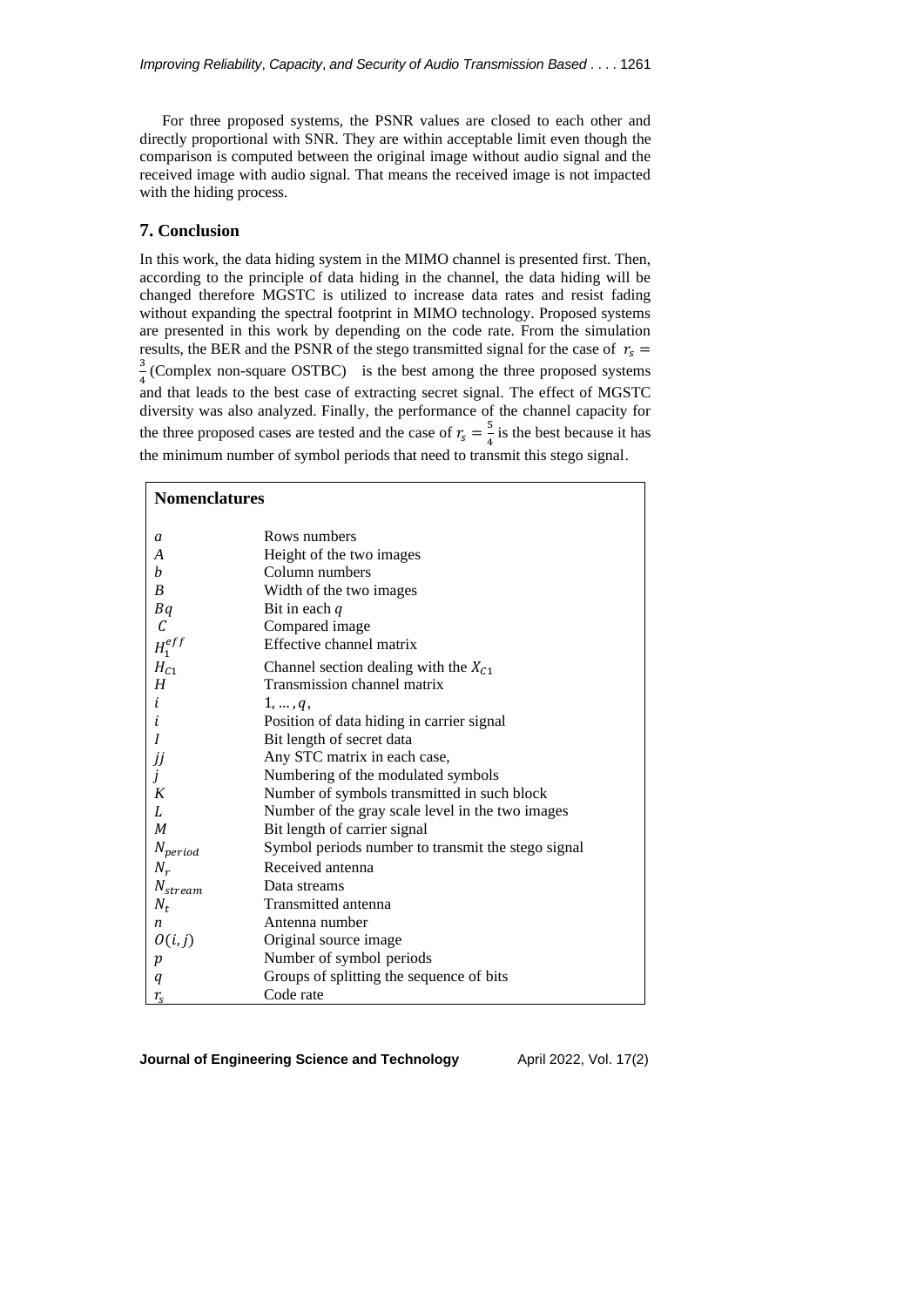|                      | Transmitting the first STC group of a MGSTCs system   |  |  |  |
|----------------------|-------------------------------------------------------|--|--|--|
| $X_{C1}$             |                                                       |  |  |  |
| $X_{Cq}$             | Component code outputs                                |  |  |  |
| $X_c$                | Independent modulated symbols                         |  |  |  |
| $X_c$                | Independent modulated symbols                         |  |  |  |
| X                    | Transmitted signal matrix                             |  |  |  |
| $\widehat{X_{C_1}}$  | Estimated value of $X_{C_1}$                          |  |  |  |
| Y                    | Received signal matrix                                |  |  |  |
| Z                    | <b>AWGN</b> matrix                                    |  |  |  |
| $\tilde{Z}_{C2}$     | Noise                                                 |  |  |  |
|                      |                                                       |  |  |  |
| <b>Greek Symbols</b> |                                                       |  |  |  |
| $Y_{c_1}$            | Estimate received signal matrix once interference     |  |  |  |
|                      | suppression occurred                                  |  |  |  |
| $\theta_{C2}$        | Includes the set of null space vectors of $H_{C2}$ ,  |  |  |  |
|                      |                                                       |  |  |  |
| <b>Abbreviations</b> |                                                       |  |  |  |
|                      |                                                       |  |  |  |
| 16-QAM               | 16- Quadrature amplitude modulation                   |  |  |  |
| AWGN                 | <b>Additive White Gaussian Noise</b>                  |  |  |  |
| BBA1                 | binary bit of audio signal                            |  |  |  |
| BBI <sub>8</sub>     | binary bit of image signal                            |  |  |  |
| <b>BER</b>           | Bit error rate                                        |  |  |  |
| E-DSM                | Eigen beam-Space Division Multiplexing                |  |  |  |
|                      |                                                       |  |  |  |
| <b>LBC</b>           | Linear block code                                     |  |  |  |
| LSB                  | Least significant bit                                 |  |  |  |
| MC-CDMA              | Multi carrier - Code Division Multiple Access         |  |  |  |
| <b>MGSTC</b>         | Multi Group Space Time Codes                          |  |  |  |
| <b>MGSTC</b>         | Multi Group Space Time Codes Bell Laboratory layered  |  |  |  |
| <b>BLAST</b>         | $space-time$                                          |  |  |  |
| ZMIMO                | Multiple input multiple output                        |  |  |  |
| MIMO-                | Multiple input multiple output- orthogonal frequency- |  |  |  |
| <b>OFDM</b>          | division multiplexing                                 |  |  |  |
| MLD                  | Maximum Likelihood Detector                           |  |  |  |
| MMSE-SIC             | Minimum mean square error successive interference     |  |  |  |
|                      | cancellation                                          |  |  |  |
| NON-OSTBC            | Non-Orthogonal space-time block codes                 |  |  |  |
| NON-STBC             | Non square space-time block codes                     |  |  |  |
| <b>NOSTBC</b>        | Non-orthogonal space-time block codes                 |  |  |  |
| <b>OSTBC</b>         | Orthogonal space-time block codes                     |  |  |  |
| <b>PSNR</b>          | Peak signal to noise ratio                            |  |  |  |
| <b>QPSK</b>          | Quadrature phase-shift keying                         |  |  |  |
| S/P                  | Serial to parallel converter                          |  |  |  |
| <b>SISO</b>          | Single input single output                            |  |  |  |
| SM                   | Spatial multiplexing                                  |  |  |  |
| <b>SNR</b>           | Signal to noise ratio                                 |  |  |  |
| <b>STBC</b>          | Space-time block codes                                |  |  |  |
| <b>STC</b>           | Space time codes                                      |  |  |  |
| <b>STTC</b>          | Space-time trellis codes                              |  |  |  |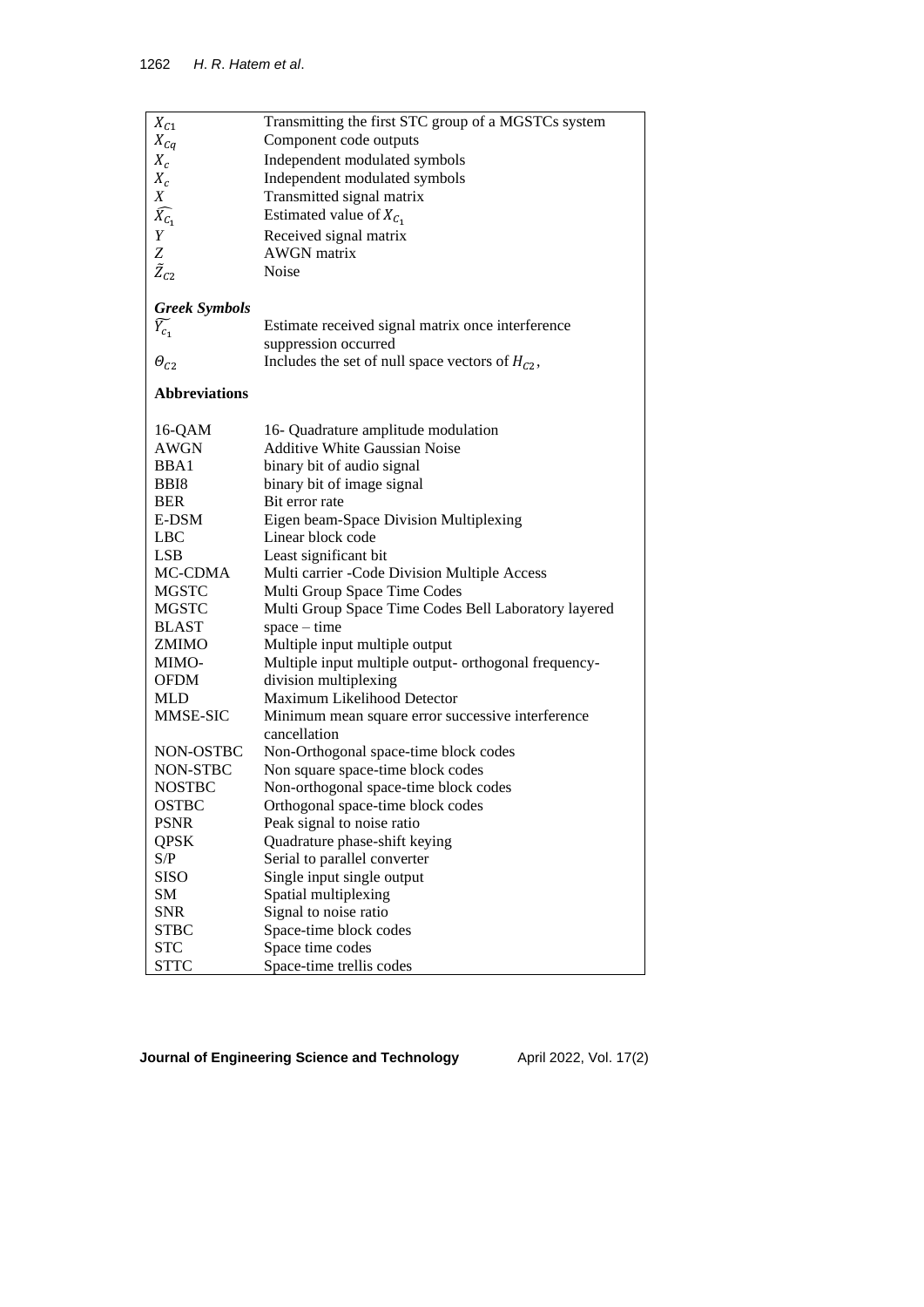# **References**

- 1. AlSabhany, A.A.; Ali, A.H.; Ridzuan, F.; Azni, A.H.; and Mokhtar, M.R. (2020). Digital audio steganography: Systematic review, classification, and analysis of the current state of the art. *Computer Science Review*, 38, 100316.
- 2. Tew, Y.; and Wong, K. (2013). An overview of information hiding in H. 264/AVC compressed video. *IEEE Transactions on Circuits and Systems for Video Technology*, 24(2), 305-319.
- 3. Chen, L.; and Lu, M. (2011). Information hiding capacities in multiple antennas channel coding system. *Procedia Engineering*, 15, 1848-1853.
- 4. Al-Sultani, M.; Mohamed, W.Q.; and Huiyi, M. (2018). Study on various antenna configurations. 2*nd International Symposium on Multidisciplinary Studies and Innovative Technologies* (*ISMSIT*). Ankara, Turkey, 1-5.
- 5. Chen, L.Q.; Fan, Z.J.; Lu, M.; and Hu, A.Q. (2015). Information hiding capacities in different multiple antenna systems. *Journal of Information Hiding and Multimedia Signal Processing*, 7(4), 714- 728.
- 6. Halmi, M.H.; Abdellatif, M.; and Nooridin, N. (2015). Orthogonal space-time block codes for large MIMO systems. *International Conference on Communications*, *Management and Telecommunications* (*ComManTel*). Danang, Vietnam, 78-82.
- 7. Hokai, K.; Sasaoka, H.; and Iwai, H. (2014). Wireless steganography using MIMO system. *IEEE Fifth International Conference on Communications and Electronics* (*ICCE*). Danang, Vietnam, 560-565.
- 8. Kafi, M.H.; Islam, S.S.; and Rahman, M.M. (2015). Performance analysis of MGSTC BLAST spatial multiplexing scheme aided dual polarized OFDM system on secure voice frequency signal transmission. *Journal of Multidisciplinary Engineering Science and Technology*, 2(7), 1964- 1971.
- 9. Hosain, M.; and Ullah, S. (2015). Impact of MGSTC BLAST spatial multiplexing scheme on performance assessment of MCCDMA wireless communication system. *International Journal of Emerging Technologies in Computational and Applied Sciences*, 12(1), 8-14.
- 10. Chen, L.; Fan, Z.; and Huang, J. (2016). Data hiding capacity of spatial domain bit replacement steganography in a MIMO-OFDM coding channel. *AEU-International Journal of Electronics and Communications*, 70(9), 1295-1303.
- 11. Kang, R.; Zhang, J.; Zhang, Z.; and Ge, L. (2017). Multi-group independent sub-channels allocation precoding for MGSTC systems in correlated HF-MIMO channels. *IEEE* 2*nd Advanced Information Technology*, *Electronic and Automation Control Conference* (*IAEAC*). Chongqing, China, 1799-1804.
- 12. Hamidian, K.; and Mohamed, W.Q. (2018). Performance enhancement of MIMO–MGSTC using a new detection and decoding technique. Future of Information and Communication Conference. Springer, Cham, 12-25.
- 13. Wang, Y.; Tang, M.; and Wang, Z. (2020). High-capacity adaptive steganography based on LSB and Hamming code. *Optik*, 164685.
- 14. Bhuiyan, T.; Sarower, A.H.; Karim, M.R.; and Hassan, M.M. (2019). An image steganography algorithm using LSB replacement through XOR substitution. *International Conference on Information and Communications Technology* (*ICOIACT*). Yogyakarta, Indonesia, 44-49.